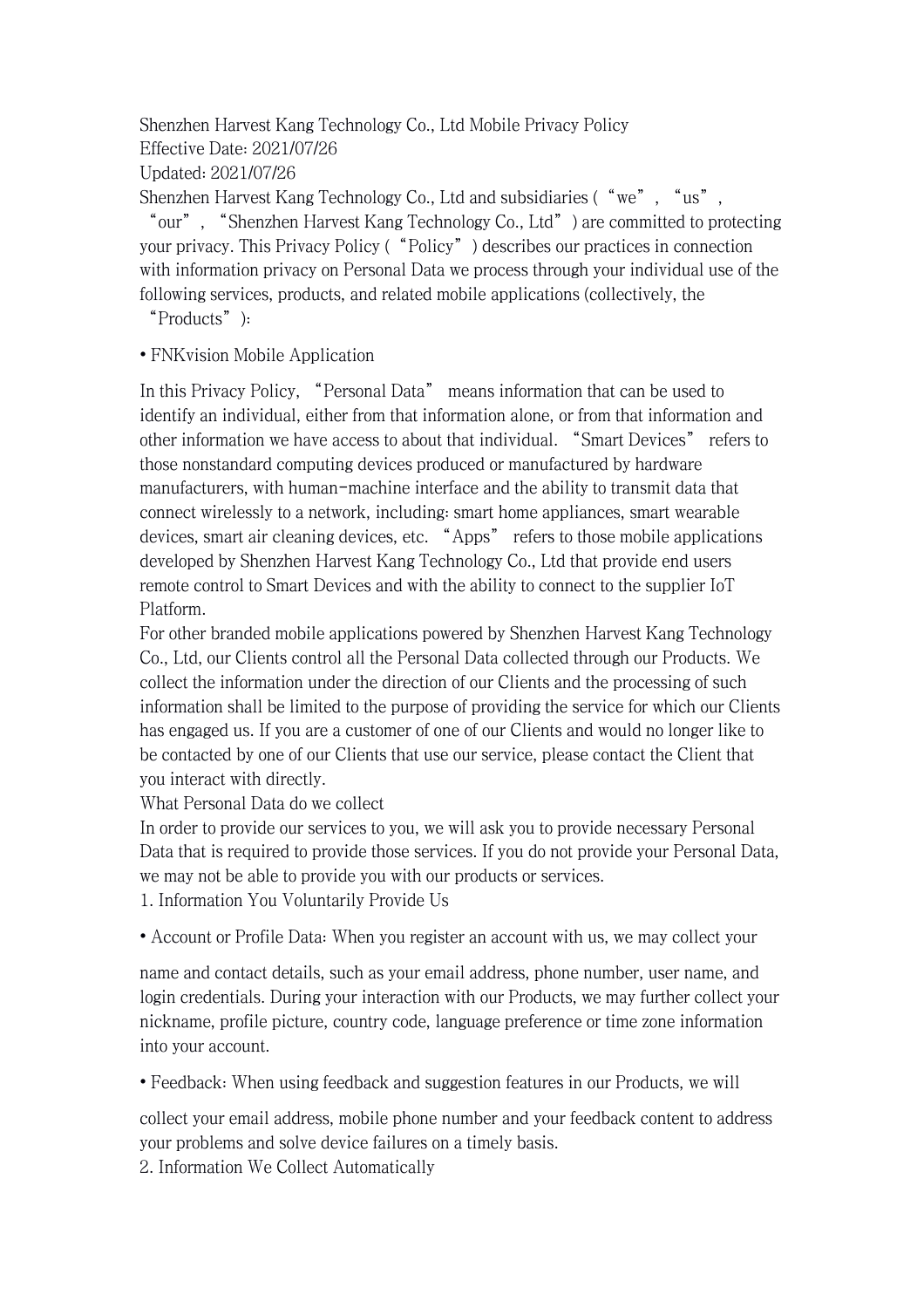• Device Information: When you interact with our Product, we automatically collect

device information, such as the MAC address of your devices, IP address, wireless connection information, operating system type and version, application version number, push notification identifier, log files, and mobile network information.

• Usage Data: During your interaction with our Sites and Services, we automatically

collect usage data relating to visits, clicks, downloads, messages sent/received, and other usage of our Sites and Services.

• Log Information: When you use our app, the system and exception log may be uploaded.

• Location Information: We may collect information about your real-time precise or

non-precise geo-location when you use our specific Products or Services. 3. Smart Devices Related Information:

• Basic Information of Smart Devices: When you connect your Smart Devices with our

Products or Services, we may collect basic information about your Smart Devices such as device name, device ID, online status, activation time, firmware version, and upgrade information.

• Information Reported by Smart Devices: Depending on the different Smart Devices you

elect to connect with our Products or Services, we may collect different information reported by your Smart Devices.

Purposes and legal basis for processing Personal Data

The purpose for which we may process information about you are as follows:

• Provide You Services: We process your account and profile data, device information,

usage data, location information, and Smart Device related information to provide you with our Products and Services that you have requested or purchased. The legal basis for this processing is to perform our contract with you according to our Terms of Use.,

• Improve Our Services: We process your device information, usage data, location

information and Smart Device related information to ensure the functions and safety of our Products, to develop and improve our Products and Services, to analyze the efficiency of our operations, and to prevent and trace fraudulent or inappropriate usage. The legal basis for this processing is to perform our contract with you according to our Terms of Use.

• Non-marketing Communication: We process your Personal Data to send you important

information regarding the Services, changes to our terms, conditions, and policies and/or other administrative information. Because this information may be important, you may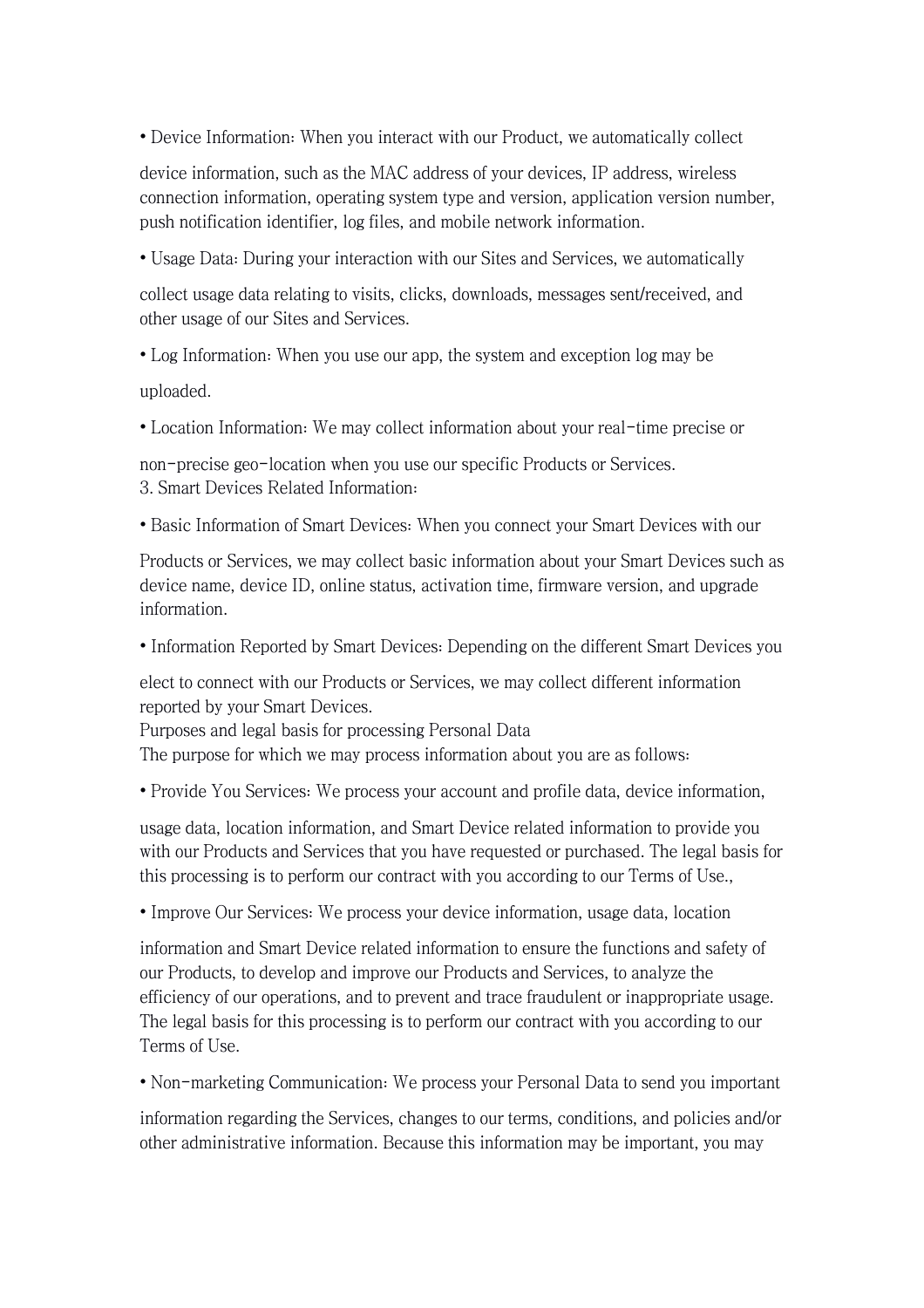not opt-out of receiving such communications. The legal basis for this processing is to perform our contract with you according to our Terms of Use.

• Marketing Communication: We may process your Personal Data to provide marketing

and promotional materials to you on our Products and Services. If we do so, each communication we send you will contain instructions permitting you to opt-outof receiving future communications of that nature. The legal basis for this processing is your consent. Additionally, if you consent to participate in our lottery, contest or other promotions, we may use your Personal Data to manage such activities.

• Personalization: We may process your account and profile data, usage data, device

information to personalize product design and to provide you with services tailored for you, such as recommending and displaying information and advertisements regarding products suited to you, and to invite you to participate in surveys relating to your use of our Products. The legal basis for this processing is your consent.

• Legal Compliance: We may process your Personal Data as we believe to be necessary

or appropriate: (a) to comply with applicable laws and regulations; (b) to comply with legal process; (c) to respond to requests from public and government authorities (d) to enforce our terms and conditions; (e) to protect our operations, business and systems; (f) to protect our rights, privacy, safety or property, and/or that of other users, including you; and  $(g)$  to allow us to pursue available remedies or limit the damages that we may sustain.

Who do we share Personal Data with?

At Shenzhen Harvest Kang Technology Co., Ltd, we only share Personal Data in ways that we tell you about. We may share your Personal Data with the following recipients:

• To our third-party service providers who perform certain business-related functions

for us, such as website hosting, data analysis, payment and credit card processing, infrastructure provision, IT services, customer support service, e-mail delivery services, and other similar services to enable them to provide services to us.

• To our customers and other business partners who provide you, directly or indirectly,

with your Smart Devices, and/or networks and systems through which you access and use our Sites and Services.

• To an affiliate or other third party in the event of any reorganization, merger, sale, joint

venture, assignment, transfer or other disposition of all or any portion of our business, assets or stock (including without limitation in connection with any bankruptcy or similar proceedings). In such an event, you will be notified via email and/or a prominent notice on our website of any change in ownership, incompatible new uses of your Personal Data, and choices you may have regarding your Personal Data.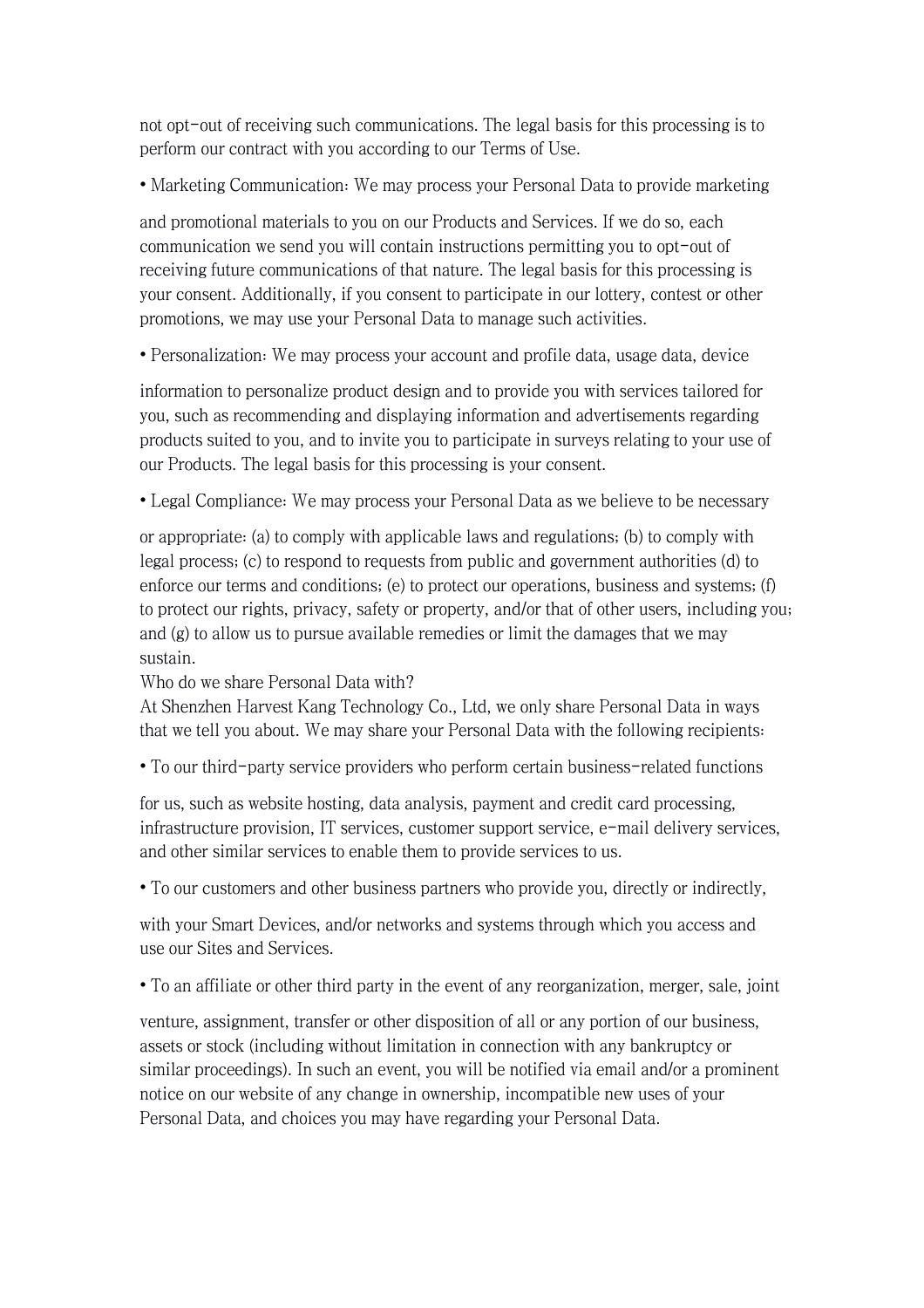• As we believe to be necessary or appropriate: (a) to comply with applicable laws and

regulations; (b) to comply with legal process; (c) to respond to requests from public and government authorities, including public and government authorities outside your country of residence; (d) to enforce our terms and conditions; (e) to protect our operations, business and systems; (f) to protect our rights, privacy, safety or property, and/or that of other users, including you; and (g) to allow us to pursue available remedies or limit the damages that we may sustain.

• To subsidiaries or affiliates within our corporate family, to carry out regular business

## activities.

Except for the third parties described above, to third parties only with your consent. International Transfer of Information Collected

To facilitate our operation, we may transfer, store and process your Personal Data in jurisdictions other than where you live. Laws in these countries may differ from the laws applicable to your country of residence.

Your Rights Relating to Your Personal Data

We respect your rights and control over your Personal Data. You may exercise any of the following rights:

Via the "Profile – Personal Center" in our Products

You do not have to pay a fee and we will aim to respond you within 30 days. If you decide to email us, in your request, please make clear what information you would like to have changed, whether you would like to have your Personal Data deleted from our database or otherwise let us know what limitations you would like to put on our use of your Personal Data. Please note that we may ask you to verify your identity before taking further action on your request, for security purposes.

You may:

- Request access to the Personal Data that we process about you;
- Request that we correct inaccurate or incomplete Personal Data about you;
- Request deletion of Personal Data about you;
- Request restrictions, temporarily or permanently, on our processing of some or all

Personal Data about you;

• Request transfer of Personal Data to you or a third party where we process the data

based on your consent or a contract with you, and where our processing is automated; and

• Opt-out or object to our use of Personal Data about you where our use is based on your

consent or our legitimate interests. Security